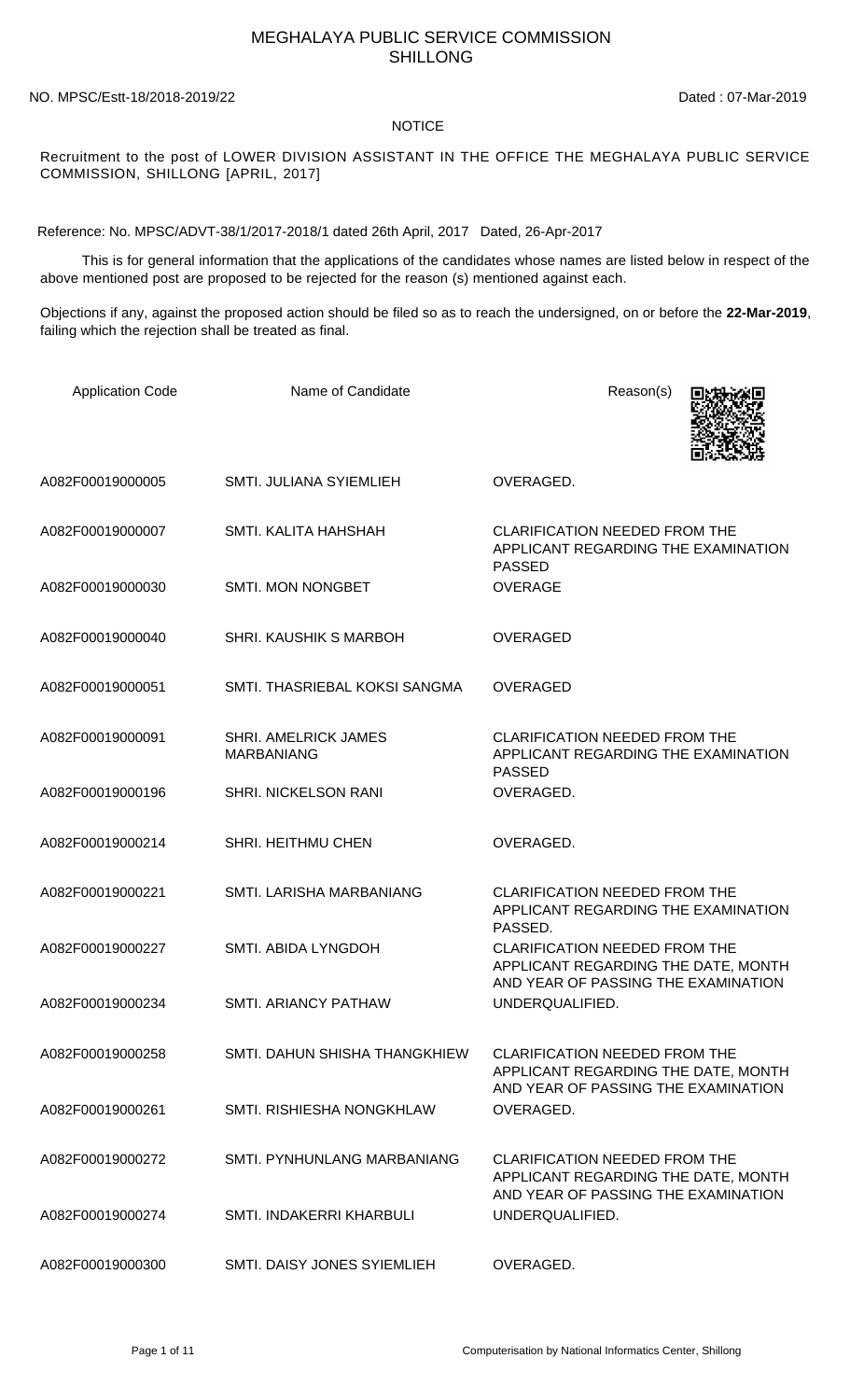

| A082F00019000335 | <b>SMTI. OFILIA MATSIEWDOR</b><br><b>KHARNAIOR</b> | <b>UNDERQUALIFIED</b>                                                                                                                     |
|------------------|----------------------------------------------------|-------------------------------------------------------------------------------------------------------------------------------------------|
| A082F00019000336 | SMTI. STEFFANIE LYNGDOH<br><b>NONGLAIT</b>         | <b>INCOMPLETE APPLICATION</b>                                                                                                             |
| A082F00019000339 | <b>SMTI. DAHICA DHAR</b>                           | UNDER QUALIFIED                                                                                                                           |
| A082F00019000350 | SMTI. LARIDASHISHA<br><b>KHARMAWLONG</b>           | <b>INCOMPLETE APPLICATION</b>                                                                                                             |
| A082F00019000356 | SMTI. PHAW PHAWA                                   | <b>CLARIFICATION NEEDED FROM THE</b><br>APPLICANT REGARDING THE EXAMINATION<br><b>PASSED</b>                                              |
| A082F00019000357 | SMTI. DAYOOSHISHA RYNGKHLEM                        | <b>CLARIFICATION NEEDED FROM THE</b><br>APPLICANT REGARDING THE EXAMINATION<br><b>PASSED</b>                                              |
| A082F00019000358 | <b>SMTI. EMIKA RYNGKHLEM</b>                       | <b>CLARIFICATION NEEDED FROM THE</b><br>APPLICANT REGARDING THE EXAMINATION                                                               |
| A082F00019000359 | SMTI. BANDARIHUN SYNTEM                            | <b>PASSED</b><br><b>CLARIFICATION NEEDED FROM THE</b><br>APPLICANT REGARDING THE EXAMINATION                                              |
| A082F00019000367 | <b>SHRI. GREGORY SOHTUN</b>                        | <b>PASSED</b><br><b>CLARIFICATION NEEDED FROM THE</b><br>APPLICANT REGARDING THE DATE, MONTH                                              |
| A082F00019000377 | SMTI. DEIMAPHISHISHA LYNGDOH                       | AND YEAR OF PASSING THE EXAMINATION.<br><b>CLARIFICATION NEEDED FROM THE</b><br>APPLICANT REGARDING THE DATE MONTH                        |
| A082F00019000395 | SHRI. KITBOK DIENGNGAN                             | AND YEAR OF PASSING THE EXAMINATION<br><b>CLARIFICATION NEEDED FROM THE</b><br>APPLICANT REGARDING THE DATE, MONTH                        |
| A082F00019000406 | SMTI. PYNDAP LILIOSA LANGSTIEH                     | AND YEAR OF PASSING THE EXAMINATION<br><b>CLARIFICATION NEEDED FROM THE</b><br>APPLICANT REGARDING THE DATE, MONTH                        |
| A082F00019000410 | SMTI. BANDAMAME LALOO                              | OF PASSING THE EXAMINATION.<br>OVERAGED.                                                                                                  |
| A082F00019000420 | SMTI. VENIECIA LYNGSKOR                            | INCOMPLETE APPLICATION.                                                                                                                   |
| A082F00019000422 | SMTI. MALINDORA RYNJAH                             | <b>CLARIFICATION NEEDED FROM THE</b><br>APPLICANT REGARDING THE DATE, MONTH<br>OF PASSING THE EXAMINATION.                                |
| A082F00019000424 | SMTI. DAKARU N TOI                                 | <b>CLARIFICATION NEEDED FROM THE</b><br>APPLICANT REGARDING THE DATE, MONTH                                                               |
| A082F00019000428 | SMTI, MEBARIIAKA SYIEM                             | OF PASSING THE EXAMINATION.<br><b>CLARIFICATION NEEDED FROM THE</b><br>APPLICANT REGARDING THE DATE, MONTH<br>OF PASSING THE EXAMINATION. |
| A082F00019000432 | SMTI. EMIDAKA SUSNGI                               | INCOMPLETE APPLICATION.                                                                                                                   |
| A082F00019000447 | SMTI. LANA I KA PASSAH                             | INCOMPLETE APPLICATION.                                                                                                                   |
| A082F00019000453 | SHRI. S ANDREW SHABONG                             | <b>CLARIFICATION NEEDED FROM THE</b><br>APPLICANT REGARDING THE DATE, MONTH<br>OF PASSING THE EXAMINATION.                                |
| A082F00019000476 | SHRI. AIBORLANG KHARBHIH                           | OVERAGED.                                                                                                                                 |
| A082F00019000478 | SHRI. MANBANRI DOLLOI                              | <b>INCOMPLETE APPLICATION.</b>                                                                                                            |
| A082F00019000479 | SMTI. MEBADALIN DOLLOI                             | <b>CLARIFICATION NEEDED FROM THE</b><br>APPLICANT REGARDING THE DATE, MONTH<br>OF PASSING THE EXAMINATION.                                |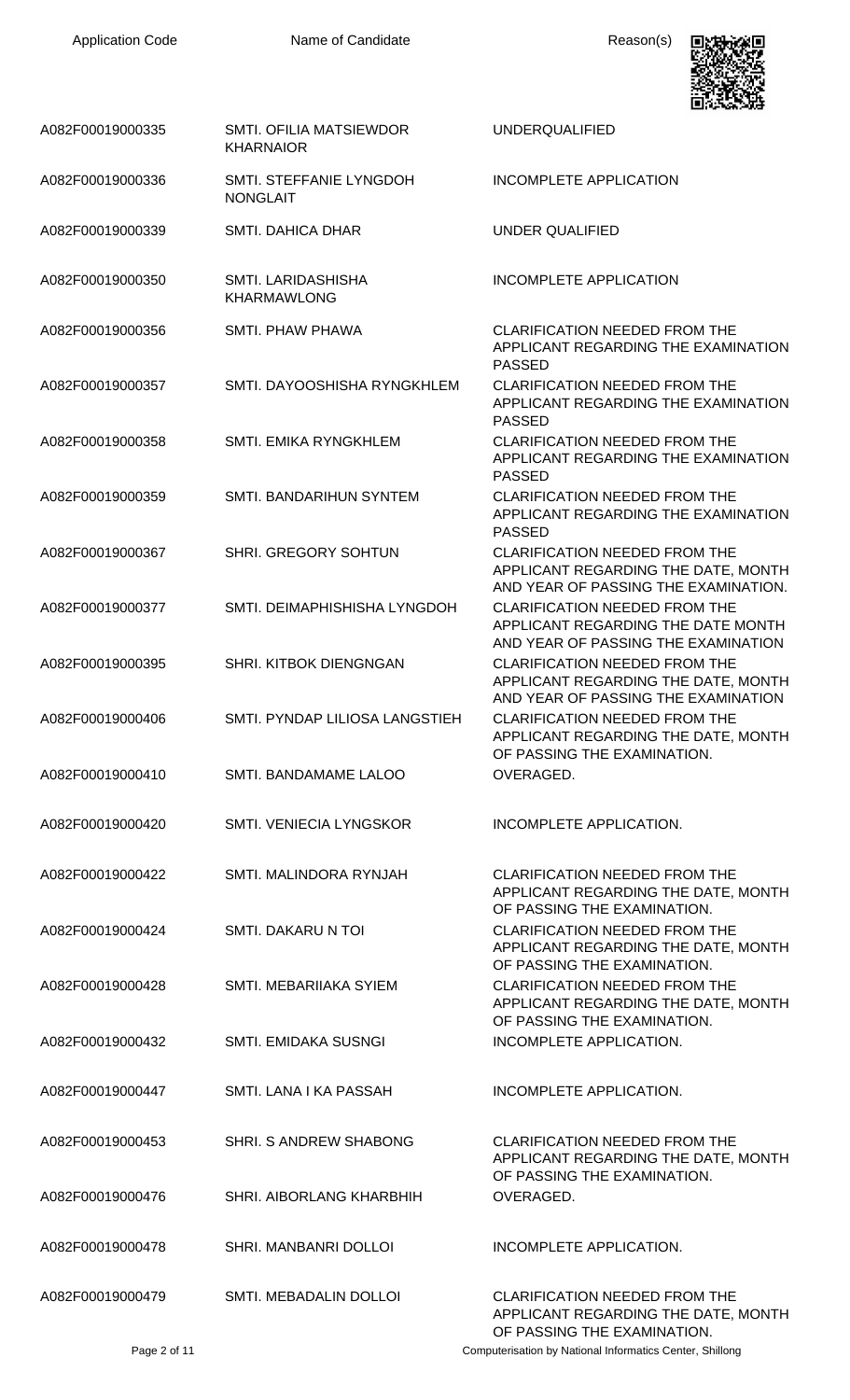| <b>Application Code</b> | Name of Candidate            | Reason(s)                                                                                                          |
|-------------------------|------------------------------|--------------------------------------------------------------------------------------------------------------------|
| A082F00026000012        | <b>SHRI. EZECKIELL MOMIN</b> | <b>CLARIFICATION NEEDED FROM THE</b><br>APPLICANT REGARDING THE DATE, MONTH<br>AND YEAR OF PASSING THE EXAMINATION |
| A082F00026000032        | SHRI. ISAAC M MARAK          | <b>CLARIFICATION NEEDED FROM THE</b><br>APPLICANT REGARDING THE DATE, MONTH<br>AND YEAR OF PASSING THE EXAMINATION |
| A082F00026000038        | SHRI. STANLEY A SANGMA       | <b>OVERAGED</b>                                                                                                    |
| A082F00026000053        | SHRI. SALSENG SANGMA         | <b>OVERAGED</b>                                                                                                    |
| A082F00026000055        | SMTI. KEUPILLINA CH SANGMA   | <b>CLARIFICATION NEEDED FROM THE</b><br>APPLICANT REGARDING THE DATE, MONTH<br>AND YEAR OF PASSING THE EXAMINATION |
| A082F00026000062        | SMTI. HWANMEI TIRA T SANGNMA | <b>CLARIFICATION NEEDED FROM THE</b><br>APPLICANT REGARDING THE DATE, MONTH<br>AND YEAR OF PASSING THE EXAMINATION |
| A082F00026000069        | SMTI. TACHI ANNIE R MARAK    | <b>OVERAGED</b>                                                                                                    |
| A082F00026000072        | SHRI. NAMCIANG CH MARAK      | <b>CLARIFICATION NEEDED FROM THE</b><br>APPLICANT REGARDING THE EXAMINATION<br>PASSED.                             |
| A082F00026000089        | SHRI. MARCHTHEN A SANGMA     | DOES NOT HAVE THE DESIRED<br><b>QUALIFICATION AS PRESCRIBED IN ITS</b><br><b>ADVERTISEMENT</b>                     |
| A082F00026000100        | <b>SHRI. PIMPIM G MOMIN</b>  | <b>UNDER QUALIFIED</b>                                                                                             |
| A082F00026000115        | SMTI. SENGMILLA CH MARAK     | <b>UNDER QUALIFIED</b>                                                                                             |
| A082F00026000132        | SHRI. BIRIM RACHA CH MOMIN   | <b>UNDER QUALIFIED</b>                                                                                             |
| A082F00026000133        | SMTI. MIKKATCHI SANGMA       | <b>CLARIFICATION NEEDED FROM THE</b><br>APPLICANT REGARDING THE DATE, MONTH<br>AND YEAR OF PASSING THE EXAMINATION |
| A082F00026000142        | SHRI. PETER BALSENG B MARAK  | <b>CLARIFICATION NEEDED FROM THE</b><br>APPLICANT REGARDING THE DATE MONTH<br>AND YEAR OF PASSING THE EXAMINATION  |
| A082F00026000145        | <b>SHRI. ROHAN KOCH</b>      | UNDER QUALIFIED                                                                                                    |
| A082F00026000165        | SMTI. BONITHA G MOMIN        | <b>CLARIFICATION NEEDED FROM THE</b><br>APPLICANT REGARDING THE DATE, MONTH<br>AND YEAR OF PASSING THE EXAMINATION |
| A082F00026000173        | SMTI. MANNASHA RANGSHA MARAK | <b>OVERAGE</b>                                                                                                     |
| A082F00026000174        | SMTI. SUBARNA R MARAK        | <b>OVERAGE</b>                                                                                                     |
| A082F00026000177        | SHRI. OSHIM M SANGMA         | <b>OVERAGED</b>                                                                                                    |
| A082F00026000187        | SMTI. MARENO M MARAK         | <b>CLARIFICATION NEEDED FROM THE</b><br>APPLICANT REGARDING THE DATE, MONTH<br>AND YEAR OF PASSING THE EXAMINATION |
| A082F00026000188        | <b>SMTI. SONILLA B MARAK</b> | DOES NOT HAVE THE DESIRED<br><b>QUALIFICATION AS PRESCRIBED IN THE</b><br><b>ADVERTISEMENT</b>                     |
| A082F00026000193        | <b>SMTI, SEMPHY MARAK</b>    | <b>CLARIFICATION NEEDED FROM THE</b><br>APPLICANT REGARDING THE DATE, MONTH<br>AND YEAR OF PASSING THE EXAMINATION |
| A082F00026000210        | SMTI. CHAKRAKCHI CH MARAK    | UNDERQUALIFIED.                                                                                                    |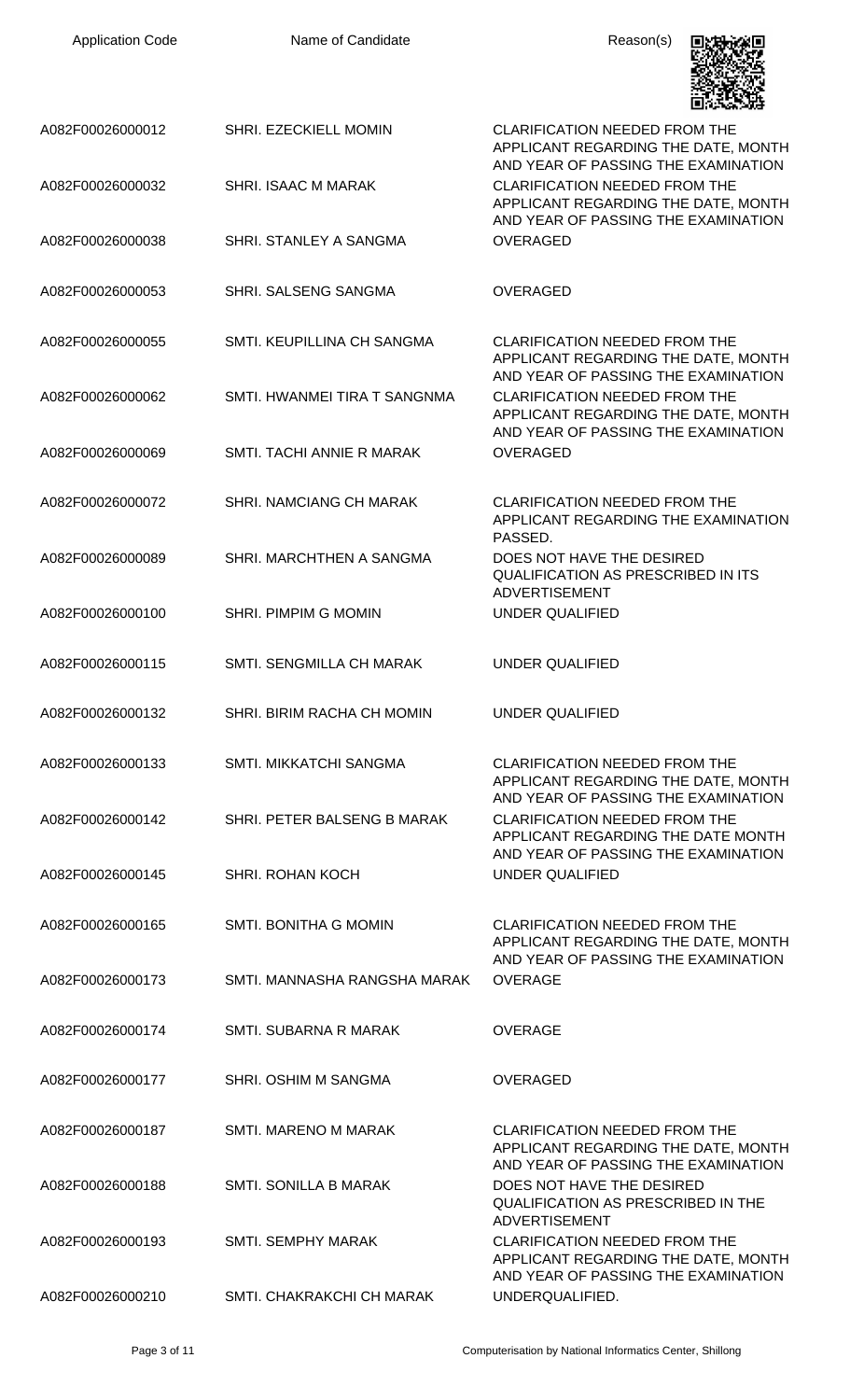Application Code **Name of Candidate Name of Candidate** Reason(s)



| A082F00026000212 | SMTI. MARY TENGCHIRA D SANGMA                | <b>UNDERQUALIFIED</b>                                                                                              |
|------------------|----------------------------------------------|--------------------------------------------------------------------------------------------------------------------|
| A082F00026000231 | SHRI, ZEDAN MARAK                            | INCOMPLETE APPLICATION.                                                                                            |
| A082F00026000234 | SMTI, VALLENTINA TRETCHI CH<br><b>SANGMA</b> | UNDERQUALIFIED.                                                                                                    |
| A082F00026000241 | SHRI. ELI DONALD A SANGMA                    | <b>CLARIFICATION NEEDED FROM THE</b><br>APPLICANT REGARDING THE YEAR OF                                            |
| A082F00026000251 | SHRI. WALNEN RANGSA MARAK                    | PASSING THE EXAMINATION<br><b>OVERAGE</b>                                                                          |
| A082F00026000252 | <b>SMTI. SILLINGCHI G MOMIN</b>              | <b>CLARIFICATION NEEDED FROM THE</b><br>APPLICANT REGARDING THE DATE, MONTH                                        |
| A082F00026000255 | SHRI. BALTHONOME D SANGMA                    | AND YEAR OF PASSING THE EXAMINATION<br>INCOMPLETE APPLICATION.                                                     |
| A082F00059000010 | SHRI. MACSTAR NENGNONG                       | <b>CLARIFICATION NEEDED FROM THE</b><br>APPLICANT REGARDING THE DATE, MONTH                                        |
| A082F00059000036 | SMTI. IBANYLLA IAWPHNIAW                     | AND YEAR OF PASSING THE EXAMINATION<br><b>CLARIFICATION NEEDED FROM THE</b><br>APPLICANT REGARDING THE DATE, MONTH |
| A082F00059000044 | <b>SMTI. THERESIA LYNDEM</b>                 | AND YEAR OF PASSING THE EXAMINATION<br><b>OVERAGE</b>                                                              |
| A082F00059000049 | <b>SMTI. ALTISHA SYNREM</b>                  | <b>CLARIFICATION NEEDED FROM THE</b><br>APPLICANT REGARDING THE DATE, MONTH                                        |
| A082F00059000072 | <b>SMTI. BATRITI BAMON</b>                   | AND YEAR OF PASSING THE EXAMINATION<br>UNDERQUALIFIED.                                                             |
| A082F00059000073 | SMTI. WANMONA LYNGDOH<br><b>MAWLONG</b>      | <b>OVERAGED</b>                                                                                                    |
| A082F00059000074 | <b>SMTI. IBAJOPLIN KHARLUNI</b>              | UNDERQUALIFIED.                                                                                                    |
| A082F00059000080 | SHRI. DONBOK NONGSIANG                       | UNDERQUALIFIED.                                                                                                    |
| A082F00059000101 | SHRI. MARK ROGER BLAH                        | OVERAGED.                                                                                                          |
| A082F00059000107 | SHRI. LURSHAI NONGSIEJ                       | <b>CLARIFICATION NEEDED FROM THE</b><br>APPLICANT RREGARDING THE<br>EXAMINATION PASSED.                            |
| A082F00059000108 | <b>SHRI. SILVERSON KHONGSIT</b>              | <b>CLARIFICATION NEEDED FROM THE</b><br>APPLICANT RREGARDING THE                                                   |
| A082F00059000123 | SMTI. AMIKA LYNGDOH                          | <b>EXAMINATION PASSED.</b><br>UNDER QUALIFIED.                                                                     |
| A082F00059000163 | <b>SHRI. KYRPANGLIN NONGLANG</b>             | <b>CLARIFICATION NEEDED FROM THE</b><br>APPLICANT REGARDING THE DATE, MONTH                                        |
| A082F00059000174 | <b>SMTI. IUMICA POHTHMI</b>                  | OF PASSING THE EXAMINATION.<br><b>CLARIFICATION NEEDED FROM THE</b><br>APPLICANT REGARDING THE DATE, MONTH         |
| A082F00059000253 | SMTI. ANGELUCY EVANGEL<br><b>MYLLIEM</b>     | OF PASSING THE EXAMINATION.<br>UNDER QUALIFIED                                                                     |
| A082F00059000254 | <b>SHRI. MIHSALAN SHEN</b>                   | <b>UNDER QUALIFIED</b>                                                                                             |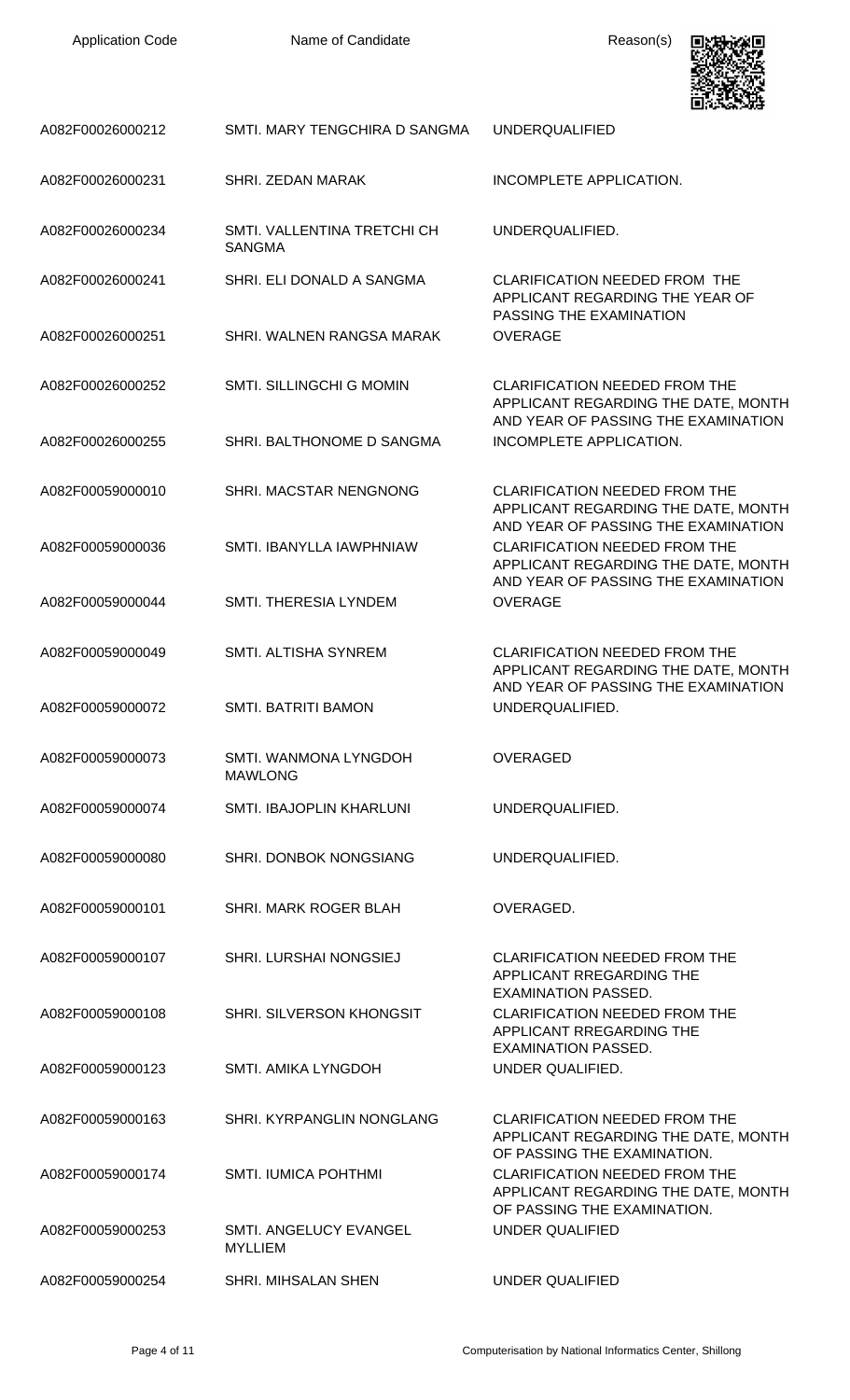

|                  |                                                 | 黒いいのでの子                                                                                                                                                   |
|------------------|-------------------------------------------------|-----------------------------------------------------------------------------------------------------------------------------------------------------------|
| A082F00059000256 | <b>SHRI. KEVIN SHEMPHANG</b><br><b>KHONGLAM</b> | <b>UNDER QUALIFIED</b>                                                                                                                                    |
| A082F00059000306 | SMTI. SHIMTI SHISHA DKHAR                       | <b>OVERAGE</b>                                                                                                                                            |
| A082F00059000316 | SMTI. WALCHIRA R MARAK                          | <b>OVERAGE</b>                                                                                                                                            |
| A082F00062000022 | SHRI. DAENUNON T MALANG                         | <b>OVERAGE</b>                                                                                                                                            |
| A082F00062000057 | <b>SMTI. MANCHAKI LALOO</b>                     | <b>CLARIFICATION NEEDED FROM THE</b><br>APPLICANT REGARDING THE DATE, MONTH                                                                               |
| A082F00062000061 | <b>SHRI, BENISON FRANKI KAMAR</b>               | AND YEAR OF PASSING THE EXAMINATION<br><b>CLARIFICATION NEEDED FROM THE</b><br>APPLICANT REGARDING THE DATE, MONTH<br>AND YEAR OF PASSING THE EXAMINATION |
| A082F00062000084 | SHRI. DAVID ELNATHAN POI                        | <b>UNDER QUALIFIED</b>                                                                                                                                    |
| A082F00062000099 | SMTI. EMERALDA ESTHER KYNDIAH                   | <b>OVERAGE</b>                                                                                                                                            |
| A082F00062000102 | SHRI. RADBAH EMI MUKSOR                         | INCOMPLETE APPLICATION.                                                                                                                                   |
| A082F00062000114 | SMTI. WINADABIANG LYNGDOH                       | INCOMPLETE APPLICATION.                                                                                                                                   |
| A082F00062000115 | SHRI. CROSTINGLAND GYMPAD                       | UNDERQUALIFIED.                                                                                                                                           |
| A082F00062000131 | SMTI. IALAMDAPHA WAR                            | <b>CLARIFICATION NEEDED FROM THE</b><br>APPLICANT REGARDING THE DATE, MONTH<br>AND YEAR OF PASSING THE EXAMINATION                                        |
| A082F00063000004 | SMTI. JASMINE KHONGLAH                          | OVERAGED                                                                                                                                                  |
| A082F00063000005 | SHRI. DONDOR MARBANIANG                         | OVERAGE                                                                                                                                                   |
| A082F00064000014 | <b>SHRI. SHEMPHANGLIN LYNGKHOI</b>              | CLARIFICATION NEEDED FROM THE<br>APPLICANT REGARDING THE EXAMINATION<br><b>PASSED</b>                                                                     |
| A082F00064000019 | SMTI. WANRISUKLIN MARWEIN                       | <b>UNDER QUALIFIED</b>                                                                                                                                    |
| A082F00065000013 | SMTI. SHELLY AWE SANGMA                         | <b>OVERAGE</b>                                                                                                                                            |
| A082F00065000030 | SHRI. DILSENG SANGMA                            | <b>CLARIFICATION NEEDED FROM THE</b><br>APPLICANT REGARDING THE DATE AND<br>MONTH OF PASSING THE EXAMINATION                                              |
| A082W38918000001 | SMTI. PHOMTIMAI RYNTATHIANG                     | <b>CLARIFICATION NEEDED FROM THE</b><br>APPLICANT REGARDING THE DATE AND                                                                                  |
| A082W35167000001 | SHRI. HEMAN KITBOK KSHIR                        | MONTH OF PASSING THE EXAMINATION<br>UNDER QUALIFIED                                                                                                       |
| A082W38899000001 | <b>SHRI. SIMON RAPSANG</b>                      | <b>CLARIFICATION NEEDED FROM THE</b><br>APPLICANT REGARDING THE DATE AND<br>MONTH OF PASSING THE EXAMINATION                                              |
| A082W36274000001 | <b>SMTI. RIBAHUNLANG LYNDEM</b>                 | UNDER QUALIFIED                                                                                                                                           |
| A082W38883000001 | SMTI, IBADAPBIANG THANGKHIEW                    | <b>CLARIFICATION NEEDED FROM THE</b><br>APPLICANT REGARDING THE DATE AND<br>MONTH OF PASSING THE EXAMINATION                                              |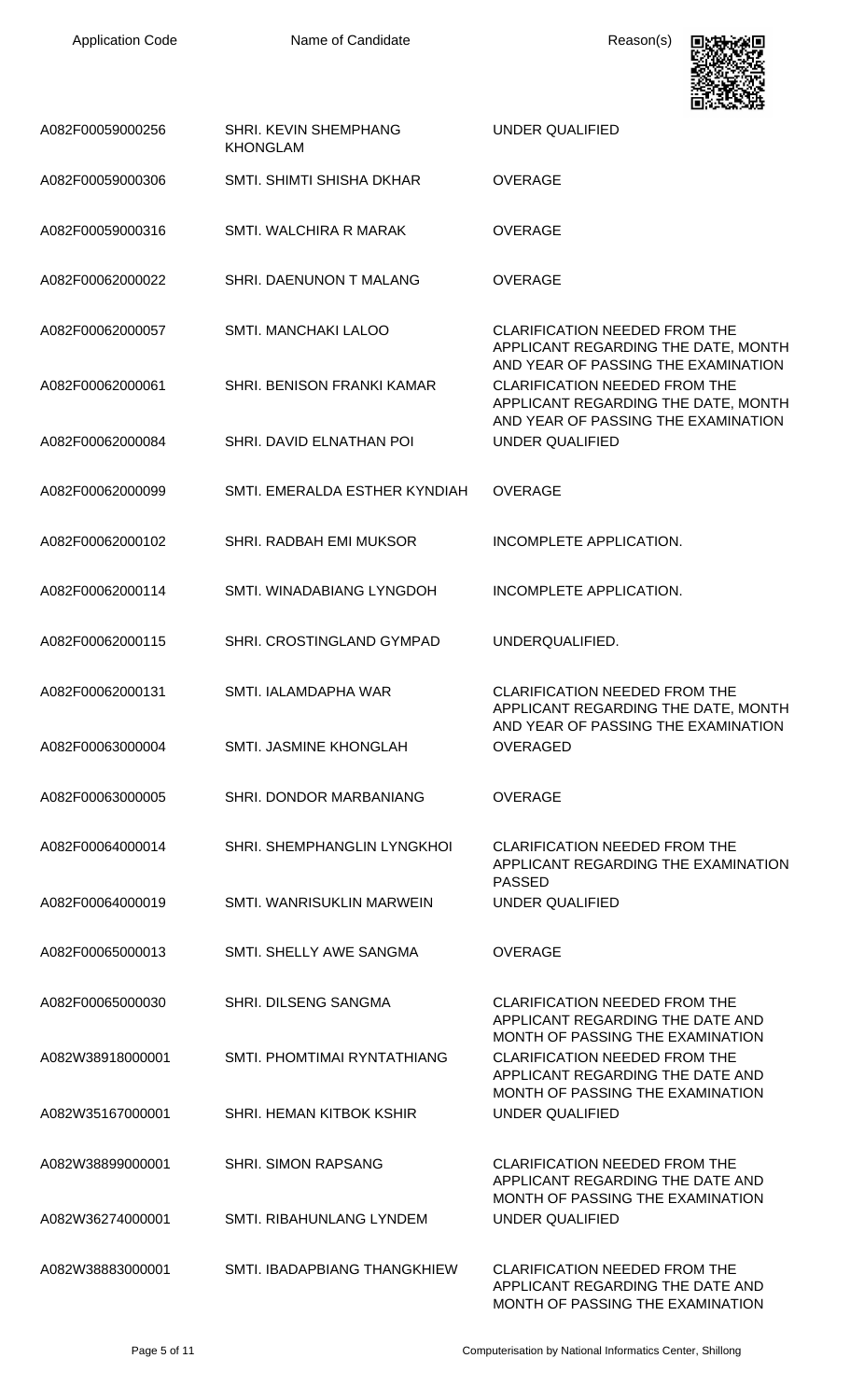

|                  |                                | 国の光の天の牙                                                         |
|------------------|--------------------------------|-----------------------------------------------------------------|
| A082W36644000001 | SMTI. RALIE SHANGPLIANG        | <b>UNDER QUALIFIED</b>                                          |
| A082W37198000001 | SHRI. JERRY MATBHALANG HUJON   | UNDER QUALIFIED                                                 |
| A082W38955000001 | SHRI. ENICKSON IAWRAM          | UNDER QUALIFIED                                                 |
| A082W37864000001 | SMTI. EASTERLYJOY POHSHNA      | UNDER QUALIFIED                                                 |
| A082W35386000001 | SHRI. EBEN T ZAHAU             | UNDER QUALIFIED                                                 |
| A082W35568000001 | <b>SHRI. RENESIUS BUHPHANG</b> | <b>UNDER QUALIFIED</b>                                          |
| A082W37108000001 | SHRI. KEVIN RANGKITBOK HUJON   | UNDER QUALIFIED                                                 |
| A082W38811000001 | SHRI. DEKI POHTI               | <b>UNDER QUALIFIED</b>                                          |
| A082W37859000001 | <b>SMTI. DAHUNLANG DHAR</b>    | <b>UNDER QUALIFIED</b>                                          |
| A082W34218000001 | SMTI. LUMBHALIN KHARBULI       | <b>UNDER QUALIFIED</b>                                          |
| A082W35908000001 | <b>SMTI. LARILIS KHARPAN</b>   | <b>UNDER QUALIFIED</b>                                          |
| A082W38439000001 | SMTI. LAKHAMTI KHARNAIOR       | UNDER QUALIFIED                                                 |
| A082W37496000001 | <b>SHRI. DORICLISH M MARAK</b> | <b>UNDER QUALIFIED</b>                                          |
| A082W13418000001 | SHRI. MICHAEL LAMBOK NONGRUM   | <b>UNDER QUALIFIED</b>                                          |
| A082W35899000001 | SHRI. PYNHUNLANG KHARJANA      | <b>UNDER QUALIFIED</b>                                          |
| A082W39063000001 | SHRI. BIDOSTAR IAWRAM          | <b>UNDER QUALIFIED</b>                                          |
| A082W36283000001 | SMTI, WANPHYRNAI THABAH        | <b>UNDER QUALIFIED</b>                                          |
| A082W37531000001 | <b>SMTI. SUSAN KURBAH</b>      | <b>UNDER QUALIFIED</b>                                          |
| A082W36660000001 | SHRI. STEWARTH IMPIL SANGMA    | <b>UNDER QUALIFIED</b>                                          |
| A082W36103000001 | SMTI. IBANYLLA L THONGNI       | <b>OVERAGE</b>                                                  |
| A082W36916000001 | SHRI. FIRSTSTAR E LYNTHONG     | <b>UNDER QUALIFIED</b>                                          |
| A082W35549000001 | SHRI. NANGSANKUPAR LYNGDOH     | <b>UNDER QUALIFIED</b>                                          |
| A082W36191000001 | <b>SMTI. RALANGKI PAKMA</b>    | <b>UNDER QUALIFIED</b>                                          |
| A082W38206000001 | SMTI. MEDALIN WAHLANG          | DOES NOT HAVE THE DESIRED<br>QUALIFICATION AS PRESCRIBED IN THE |

Page 6 of 11 **Page 6 of 11** Computerisation by National Informatics Center, Shillong

ADVERTISEMENT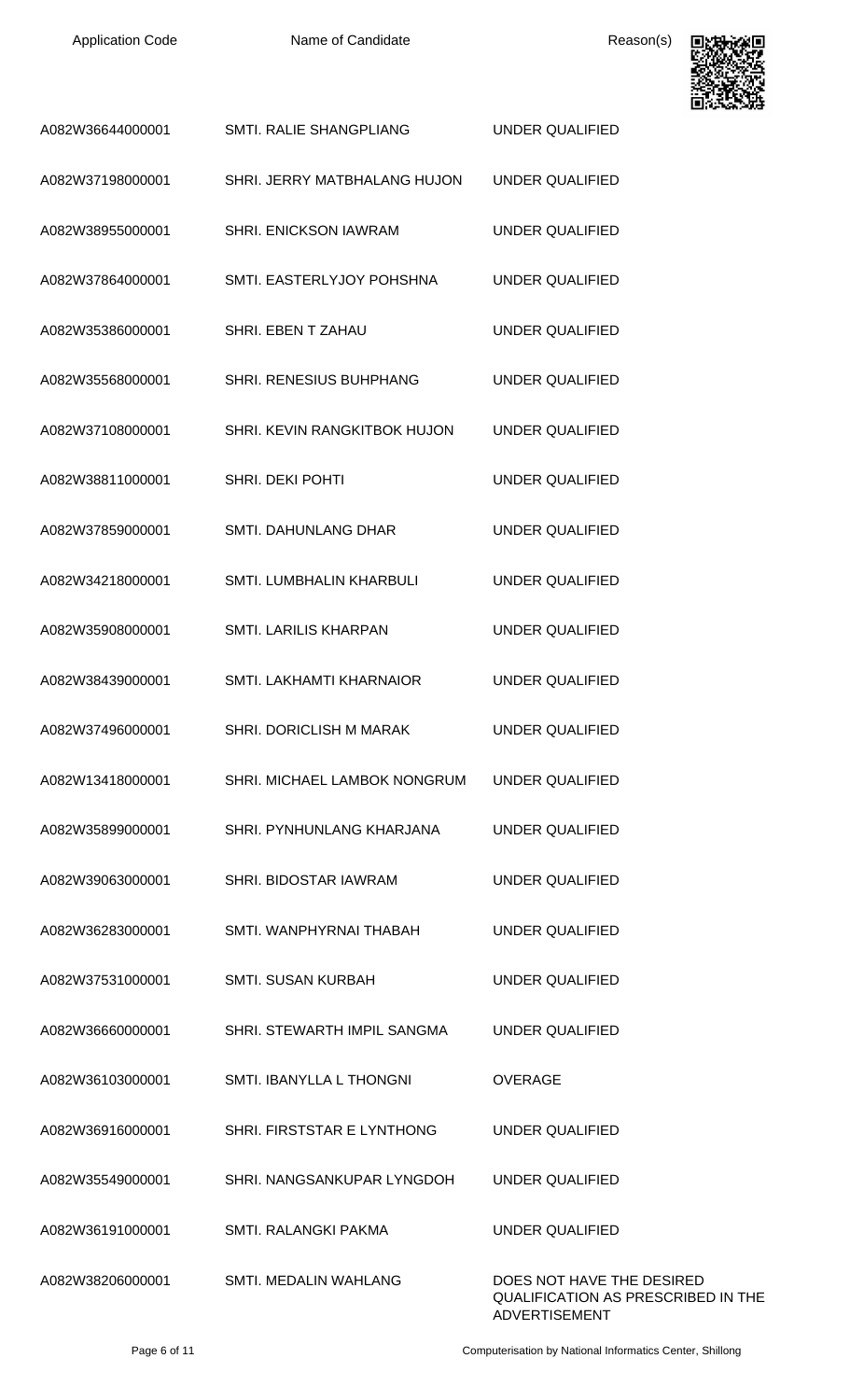

|                  |                                                  | ヒバイント・リオ                                                                                                                                         |
|------------------|--------------------------------------------------|--------------------------------------------------------------------------------------------------------------------------------------------------|
| A082W32969000002 | SHRI. LARRY COOPER WARJRI                        | <b>UNDER QUALIFIED</b>                                                                                                                           |
| A082W14931000002 | SMTI. SONIA MARNYLLA LYNGWA                      | <b>OVERAGE</b>                                                                                                                                   |
| A082W09732000002 | SMTI. RIWANIKA LYNGDOH<br><b>MAWPHLANG</b>       | <b>OVERAGE</b>                                                                                                                                   |
| A082W27372000002 | SMTI. BANRISUKLANG PDE                           | <b>UNDER QUALIFIED</b>                                                                                                                           |
| A082W36196000002 | <b>SMTI. BIDAHUN KHONGJEE</b>                    | <b>UNDER QUALIFIED</b>                                                                                                                           |
| A082W28583000002 | <b>SMTI. IAHUNLANG DOTNI</b>                     | <b>UNDER QUALIFIED</b>                                                                                                                           |
| A082W32874000002 | SMTI. JARNATA THABAH                             | <b>UNDER QUALIFIED</b>                                                                                                                           |
| A082W34148000002 | <b>SHRI. KYNMAWBORLANG</b><br><b>DIENGDOH</b>    | <b>UNDER QUALIFIED</b>                                                                                                                           |
| A082W23447000002 | SMTI. LAKHAMTI KHARMAWLONG                       | UNDER QUALIFIED                                                                                                                                  |
| A082W32312000002 | SHRI. POLMEN NONGSPUNG                           | UNDER QUALIFIED                                                                                                                                  |
| A082W33610000002 | SMTI. SUSIE BALAHUN LARTANG                      | UNDER QUALIFIED                                                                                                                                  |
| A082W34534000002 | SMTI, SANSAN JULIE RITA<br><b>KHONGSIT</b>       | UNDER QUALIFIED                                                                                                                                  |
| A082W34568000002 | <b>SMTI. SOPHIANA MARWEIN</b>                    | <b>UNDER QUALIFIED</b>                                                                                                                           |
| A082W37390000002 | SHRI. SHERLANG LANGRIN                           | <b>UNDER QUALIFIED</b>                                                                                                                           |
| A082W34916000002 | <b>SMTI. TILAN JANONG</b>                        | <b>UNDER QUALIFIED</b>                                                                                                                           |
| A082W15563000002 | <b>SHRI. PYNSHNGAINLANG</b><br><b>MARBANIANG</b> | <b>CLARIFICATION NEEDED FROM THE</b><br>APPLICANT REGARDING THE DATE AND<br>MONTH OF PASSING THE EXAMINATION                                     |
| A082W35095000002 | SMTI. GRIKCHIRA CH. MARAK                        | <b>CLARIFICATION NEEDED FROM THE</b><br>APPLICANT REGARDING THE DATE AND<br>MONTH OF PASSING THE EXAMINATION                                     |
| A082W35844000002 | <b>SMTI. TENGME SANGMA</b>                       | <b>CLARIFICATION NEEDED FROM THE</b><br>APPLICANT REGARDING THE DATE AND                                                                         |
| A082W36239000002 | <b>SMTI. CIENIKA LYNGDOH</b>                     | MONTH OF PASSING THE EXAMINATION<br><b>CLARIFICATION NEEDED FROM THE</b><br>APPLICANT REGARDING THE DATE AND                                     |
| A082W36244000002 | SHRI. KEVIN MORGAN LYNGWI                        | MONTH OF PASSING THE EXAMINATION<br><b>CLARIFICATION NEEDED FROM THE</b><br>APPLICANT REGARDING THE DATE AND                                     |
| A082W36733000002 | SMTI. MICHELLE IRUDAYA PARIAT                    | MONTH OF PASSING THE EXAMINATION<br><b>CLARIFICATION NEEDED FROM THE</b><br>APPLICANT REGARDING THE DATE AND                                     |
| A082W36905000002 | SHRI. DONBOK RYNJAH                              | MONTH OF PASSING THE EXAMINATION<br><b>CLARIFICATION NEEDED FROM THE</b><br>APPLICANT REGARDING THE DATE AND                                     |
| A082W37533000002 | SHRI. ADRIAN DEILANG POHRMEN                     | MONTH OF PASSING THE EXAMINATION<br><b>CLARIFICATION NEEDED FROM THE</b><br>APPLICANT REGARDING THE DATE AND<br>MONTH OF PASSING THE EXAMINATION |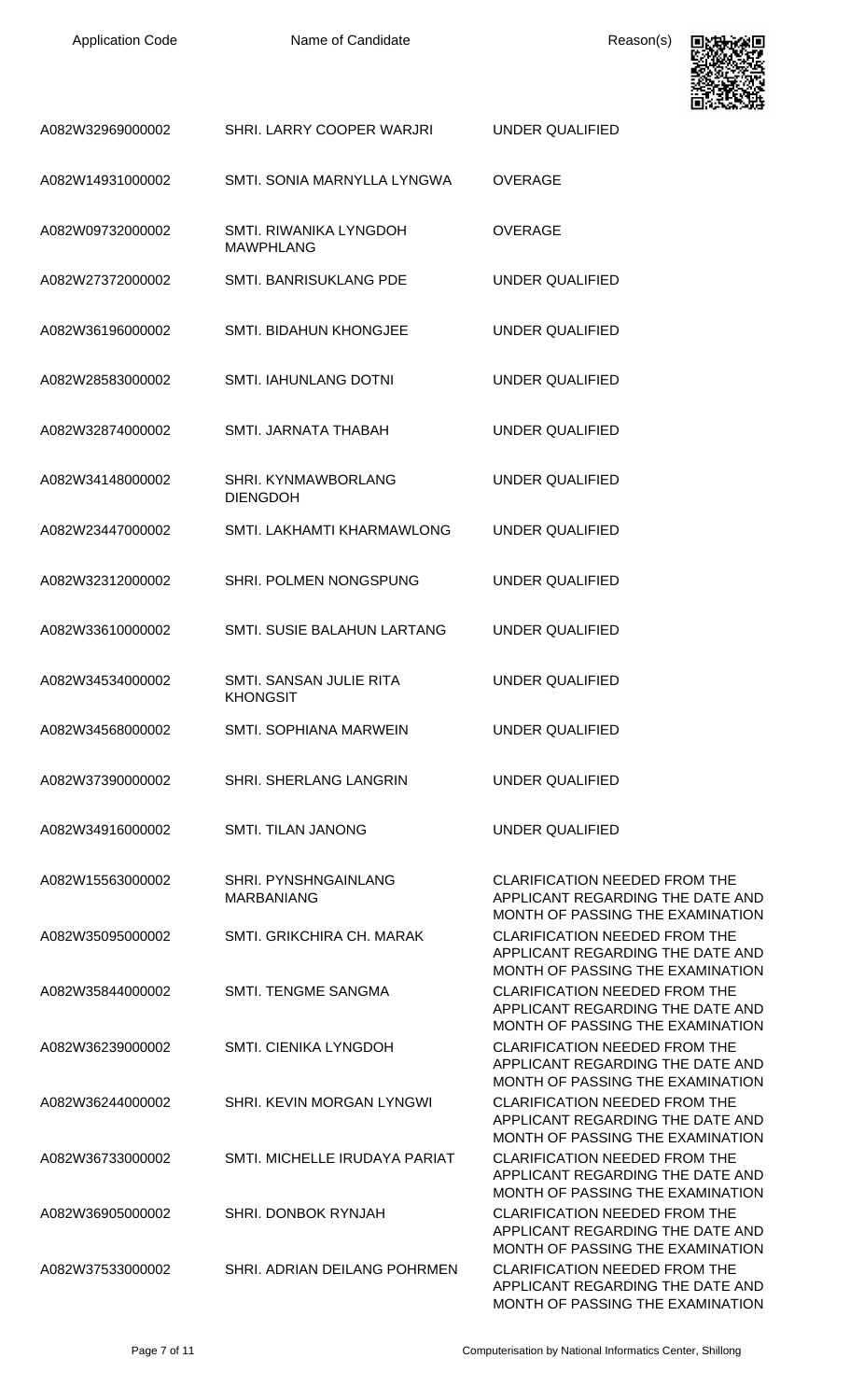| <b>Application Code</b> | Name of Candidate                             | Reason(s)                                                                                                         |
|-------------------------|-----------------------------------------------|-------------------------------------------------------------------------------------------------------------------|
| A082W38026000002        | SMTI, SABRINA NONGKYNRIH                      | <b>CLARIFICATION NEEDED FROM THE</b><br>APPLICANT REGARDING THE DATE AND<br>MONTH OF PASSING THE EXAMINATION      |
| A082W38864000002        | SMTI. ZEANVIA A SANGMA                        | <b>CLARIFICATION NEEDED FROM THE</b><br>APPLICANT REGARDING THE DATE AND<br>MONTH OF PASSING THE EXAMINATION      |
| A082W38897000002        | SHRI. BANKIT KUPAR NONGKYNRIH                 | <b>CLARIFICATION NEEDED FROM THE</b><br>APPLICANT REGARDING THE DATE AND<br>MONTH OF PASSING THE EXAMINATION      |
| A082W39071000002        | <b>SMTI. ERICA MARISA RANEE</b>               | <b>CLARIFICATION NEEDED FROM THE</b><br>APPLICANT REGARDING THE DATE AND<br>MONTH OF PASSING THE EXAMINATION      |
| A082W09355000002        | SHRI. DONNAM RYNTATHIANG                      | <b>CLARIFICATION NEEDED FROM THE</b><br>APPLICANT REGARDING THE DATE AND<br>MONTH OF PASSING THE EXAMINATION      |
| A082W33922000003        | SMTI. BLESSEY WANKHAR                         | <b>UNDER QUALIFIED</b>                                                                                            |
| A082W18869000003        | SHRI. MAWSHAN DAJIED WAHLANG                  | UNDER QUALIFIED                                                                                                   |
| A082W13662000003        | SMTI. AURELYNE MARY KHONGRIAT                 | <b>CLARIFICATION NEEDED FROM THE</b><br>APPLICANT REGARDING THE EXAMINATION<br><b>PASSED</b>                      |
| A082W34780000003        | SMTI. AMANDAIOKA WARJRI                       | <b>CLARIFICATION NEEDED FROM THE</b><br>APPLICANT REGARDING THE EXAMINATION<br><b>PASSED</b>                      |
| A082W33783000003        | SHRI. KOSTARICA MARING                        | UNDER QUALIFIED                                                                                                   |
| A082W29962000003        | SMTI. KORDALISHA LYNRAH                       | <b>UNDER QUALIFIED</b>                                                                                            |
| A082W22487000003        | <b>SHRI. KRISHNA CHETRY</b>                   | <b>CLARIFICATION NEEDED FROM THE</b><br>APPLICANT REGARDING THE DATE MONTH<br>AND YEAR OF PASSING THE EXAMINATION |
| A082W32613000003        | SMTI. JOSEPHINE LYNGDOH<br><b>MARSHILLONG</b> | <b>UNDER QUALIFIED</b>                                                                                            |
| A082W25986000003        | SMTI, DONLIDOR TARIANG                        | <b>CLARIFICATION NEEDED FROM THE</b><br>APPLICANT REGARDING THE DATE AND<br>MONTH OF PASSING THE EXAMINATION      |
| A082W33102000003        | SHRI. LARAPLANG NONGBRI                       | <b>CLARIFICATION NEEDED FROM THE</b><br>APPLICANT REGARDING THE DATE AND<br>MONTH OF PASSING THE EXAMINATION      |
| A082W01556000003        | SHRI. SIMON COOPER SHYLLA                     | <b>OVERAGE</b>                                                                                                    |
| A082W01315000003        | SHRI. DUPHINSTAR WAHLANG                      | <b>OVERAGE</b>                                                                                                    |
| A082W36246000003        | SHRI. YOGESH MORAL BAMON                      | <b>CLARIFICATION NEEDED FROM THE</b><br>APPLICANT REGARDING THE DATE AND<br>MONTH OF PASSING THE EXAMINATION      |
| A082W38984000003        | <b>SMTI. JENNYTRICE WARJRI</b>                | <b>OVERAGE</b>                                                                                                    |
| A082W37976000003        | SHRI. BRYAN C LALOO                           | <b>CLARIFICATION NEEDED FROM THE</b><br>APPLICANT REGARDING THE DATE AND<br>MONTH OF PASSING THE EXAMINATION      |
| A082W38039000003        | SHRI. BENEVOLENT SHULLAI                      | <b>CLARIFICATION NEEDED FROM THE</b><br>APPLICANT REGARDING THE DATE AND<br>MONTH OF PASSING THE EXAMINATION      |
| A082W38043000003        | SHRI. ROBERT BENISON SUJA                     | <b>CLARIFICATION NEEDED FROM THE</b><br>APPLICANT REGARDING THE DATE AND                                          |

MONTH OF PASSING THE EXAMINATION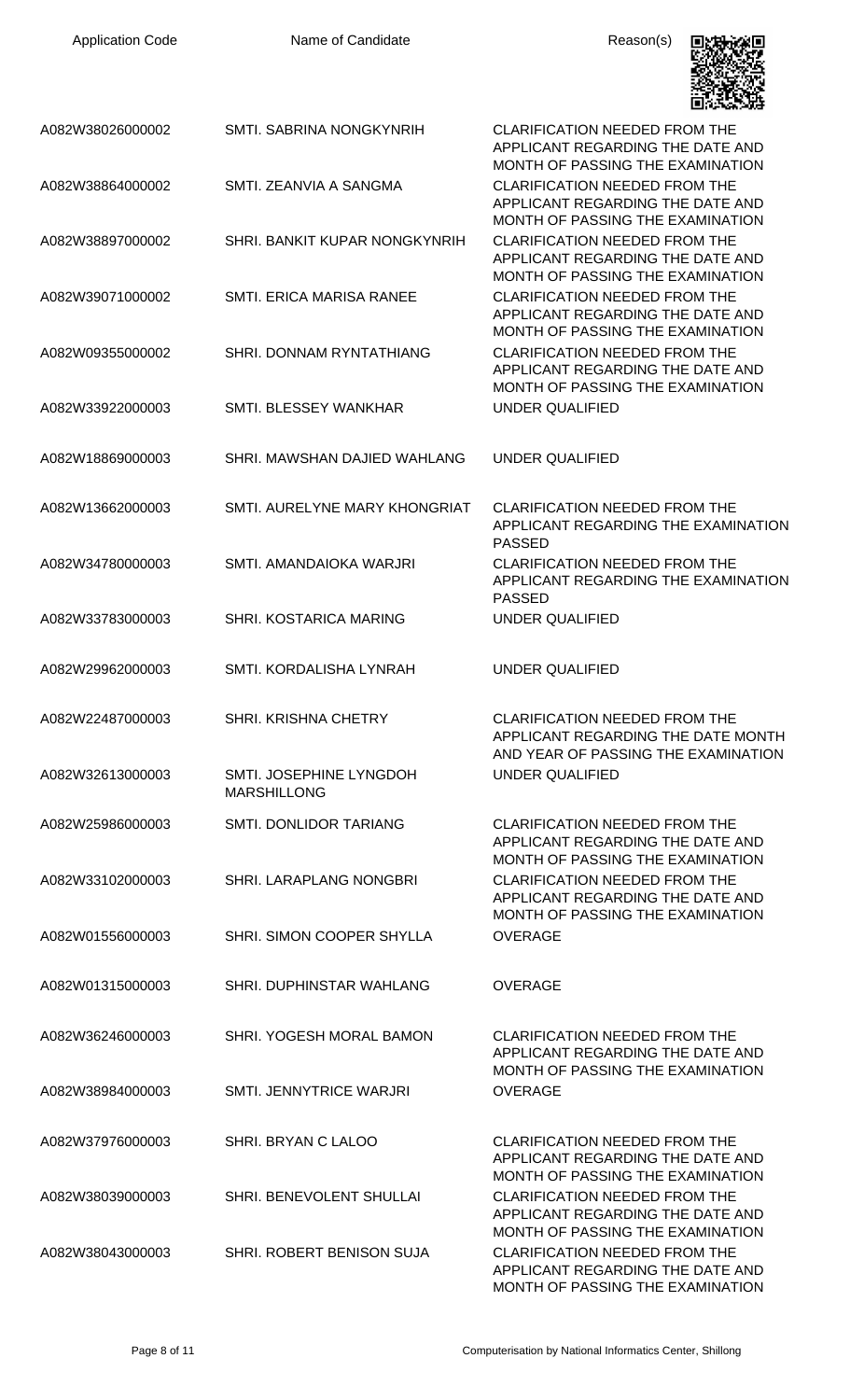Application Code **Name of Candidate Name of Candidate** Reason(s)



| A082W38588000003 | SHRI. JOHNY RODGERS B MARAK                   | <b>CLARIFICATION NEEDED FROM THE</b><br>APPLICANT REGARDING THE DATE AND<br>MONTH OF PASSING THE EXAMINATION |
|------------------|-----------------------------------------------|--------------------------------------------------------------------------------------------------------------|
| A082W38863000003 | SMTI, AISHWARYA DOROTHY<br><b>SHADAP</b>      | <b>CLARIFICATION NEEDED FROM THE</b><br>APPLICANT REGARDING THE DATE AND<br>MONTH OF PASSING THE EXAMINATION |
| A082W38874000003 | SHRI. EHBOK WAHLANG                           | <b>CLARIFICATION NEEDED FROM THE</b><br>APPLICANT REGARDING THE DATE AND<br>MONTH OF PASSING THE EXAMINATION |
| A082W03774000003 | SHRI. JUTANG PHYLLA SWER                      | <b>OVERAGE</b>                                                                                               |
| A082W38902000003 | SMTI. IBAHUNSHISHA DIENGDOH                   | <b>CLARIFICATION NEEDED FROM THE</b><br>APPLICANT REGARDING THE DATE AND<br>MONTH OF PASSING THE EXAMINATION |
| A082W38977000003 | SHRI. LANCASTER W RYNJAH                      | <b>CLARIFICATION NEEDED FROM THE</b><br>APPLICANT REGARDING THE DATE AND<br>MONTH OF PASSING THE EXAMINATION |
| A082W38982000003 | SMTI. NIROSE MARBANIANG                       | <b>CLARIFICATION NEEDED FROM THE</b><br>APPLICANT REGARDING THE DATE AND<br>MONTH OF PASSING THE EXAMINATION |
| A082W39022000003 | SMTI. IBADAHUN MARIA SUN                      | <b>CLARIFICATION NEEDED FROM THE</b><br>APPLICANT REGARDING THE DATE AND<br>MONTH OF PASSING THE EXAMINATION |
| A082W02634000003 | SHRI. KIT KUPAR KHARPURI                      | <b>OVERAGE</b>                                                                                               |
| A082W38253000003 | SHRI. GRIEGTE CHESIL R SANGMA                 | DOES NOT HAVE THE DESIRED<br>QUALIFICATION AS PRESCRIBED IN THE<br><b>ADVERTISEMENT</b>                      |
| A082W28075000003 | SHRI. GALVANY RIDDLE<br><b>KHARKONGOR</b>     | <b>UNDER QUALIFIED</b>                                                                                       |
| A082W27926000003 | SHRI. CHRISTOPHER MARWEIN                     | UNDER QUALIFIED                                                                                              |
| A082W27545000003 | SHRI. WALLAM NONGSIEJ                         | <b>UNDER QUALIFIED</b>                                                                                       |
| A082W28226000003 | SHRI. RISKINGDAR NONGSIEJ                     | UNDER QUALIFIED                                                                                              |
| A082W19487000003 | SHRI, OSTARNIC MARBANIANG                     | UNDER QUALIFIED                                                                                              |
| A082W34616000003 | SMTI. NAPHISARA WANKHAR                       | <b>UNDER QUALIFIED</b>                                                                                       |
| A082W30738000003 | SHRI. STEVEN MARBANIANG                       | <b>UNDER QUALIFIED</b>                                                                                       |
| A082W32783000003 | SMTI. SOPHIA JONES KHARKONGOR UNDER QUALIFIED |                                                                                                              |
| A082W33064000003 | SMTI. NAKISAKA PYRBOT                         | <b>UNDER QUALIFIED</b>                                                                                       |
| A082W21198000004 | SMTI. GENEVIEVE LYNGDOH<br><b>MAWPHLANG</b>   | <b>UNDER QUALIFIED</b>                                                                                       |
| A082W25384000004 | SHRI. EIPLAN BIANG RYMBAI                     | <b>UNDER QUALIFIED</b>                                                                                       |
| A082W19133000004 | SMTI, MARY DIANA KHARLYNGDOH                  | <b>UNDER QUALIFIED</b>                                                                                       |
| A082W06384000004 | SMTI. GOLDENE KHARMALKI                       | <b>OVERAGE</b>                                                                                               |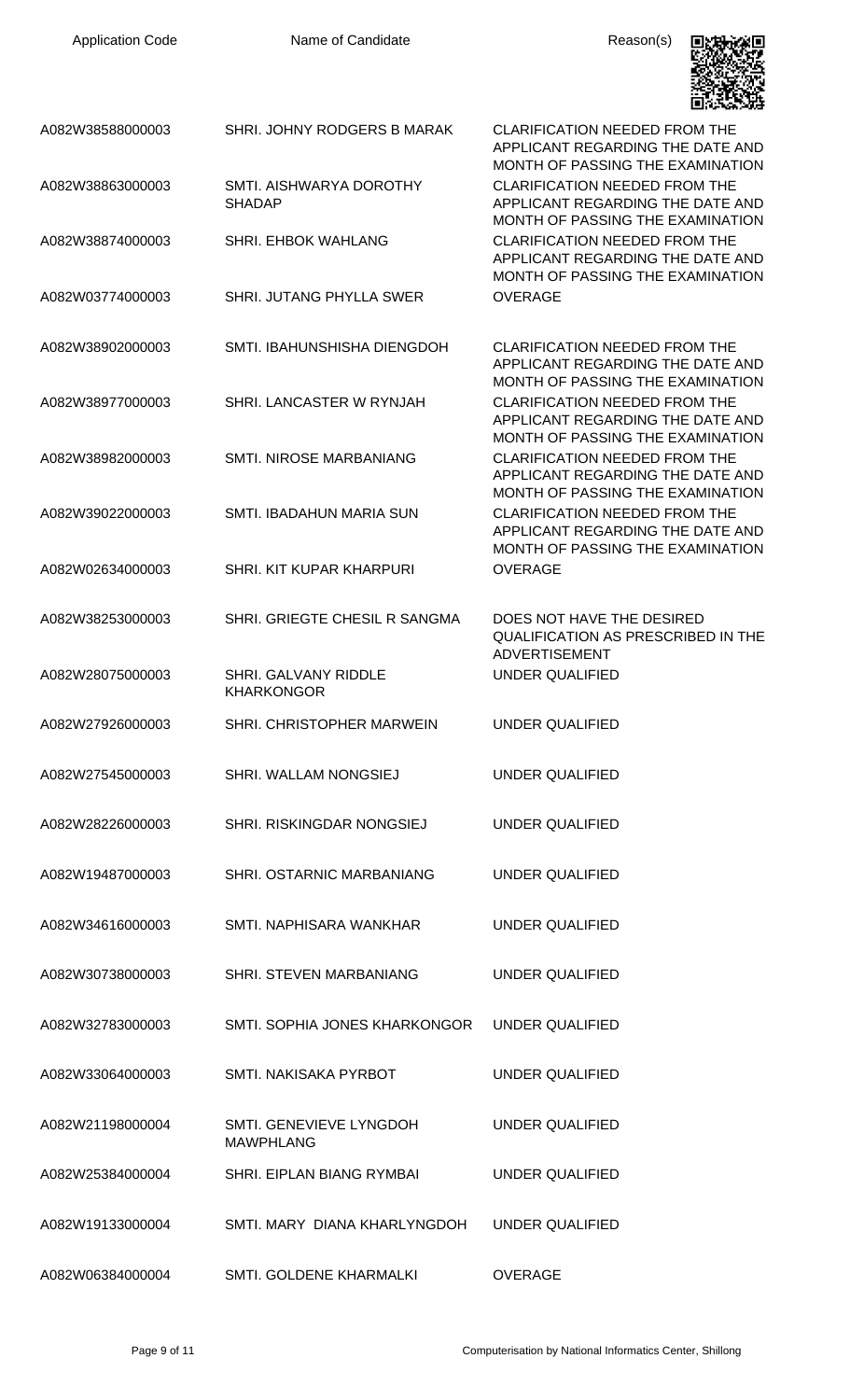

|                  |                                                  | 1月10日 2005年10月                                                                                                                                   |
|------------------|--------------------------------------------------|--------------------------------------------------------------------------------------------------------------------------------------------------|
| A082W26496000004 | <b>SMTI. RISHNGAIN LASO</b>                      | <b>UNDER QUALIFIED</b>                                                                                                                           |
| A082W29090000004 | SHRI. WISELY BORN LYNGDOH<br><b>MAWLONG</b>      | <b>UNDER QUALIFIED</b>                                                                                                                           |
| A082W33761000004 | SHRI. WANSHANBOR WARJRI                          | <b>UNDER QUALIFIED</b>                                                                                                                           |
| A082W18516000004 | SMTI. MELODY KHARKONGOR                          | <b>UNDER QUALIFIED</b>                                                                                                                           |
| A082W17514000004 | SHRI. MC DONALD NONGKHLAW                        | <b>UNDER QUALIFIED</b>                                                                                                                           |
| A082W23507000004 | SHRI. BADAPPURA WANKHAR                          | <b>UNDER QUALIFIED</b>                                                                                                                           |
| A082W28442000004 | SHRI. PYNDAPLANG KURBAH                          | <b>UNDER QUALIFIED</b>                                                                                                                           |
| A082W32194000004 | SHRI. HAMILTON KHONGLAH                          | <b>UNDER QUALIFIED</b>                                                                                                                           |
| A082W20976000004 | SHRI. PYNSKHEMBORLANG<br><b>KHONGTHAW</b>        | <b>UNDER QUALIFIED</b>                                                                                                                           |
| A082W20678000004 | SMTI. NIGGIE GILLMORE LYNGDOH<br><b>PYNGROPE</b> | <b>CLARIFICATION NEEDED FROM THE</b><br>APPLICANT REGARDING THE DATE AND<br>MONTH OF PASSING THE EXAMINATION                                     |
| A082W21286000004 | SHRI. HENIEL MC.SHEEN LYNGWI                     | <b>CLARIFICATION NEEDED FROM THE</b><br>APPLICANT REGARDING THE DATE AND                                                                         |
| A082W21303000004 | SMTI. LYDIA A SANGMA                             | MONTH OF PASSING THE EXAMINATION<br><b>CLARIFICATION NEEDED FROM THE</b><br>APPLICANT REGARDING THE DATE AND                                     |
| A082W23261000004 | <b>SHRI. LELANGKI MUTYEN</b>                     | MONTH OF PASSING THE EXAMINATION<br><b>CLARIFICATION NEEDED FROM THE</b><br>APPLICANT REGARDING THE DATE AND                                     |
| A082W34413000004 | SMTI. PERSARA SUN                                | MONTH OF PASSING THE EXAMINATION<br><b>CLARIFICATION NEEDED FROM THE</b><br>APPLICANT REGARDING THE DATE AND<br>MONTH OF PASSING THE EXAMINATION |
| A082W34129000004 | SMTI, GLORIDA MARBANIANG                         | UNDER QUALIFIED                                                                                                                                  |
| A082W23164000004 | SHRI. EBENEZER L MAWLONG                         | <b>OVERAGE</b>                                                                                                                                   |
| A082W39056000004 | SMTI. R RUBY DAIOPHIKA<br><b>KHARLUKHI</b>       | <b>OVERAGE</b>                                                                                                                                   |
| A082W18994000004 | SMTI. FEEBRONY JOANS<br><b>NENGNONG</b>          | <b>OVERAGE</b>                                                                                                                                   |
| A082W09464000005 | SMTI. IBANYLLA SHISHA DONSHIEW                   | UNDER QUALIFIED                                                                                                                                  |
| A082W01228000005 | SHRI. BAJOPLANG DKHAR                            | UNDER QUALIFIED                                                                                                                                  |
| A082W23860000005 | SMTI. RISHADALIN LYNGDOH<br><b>MAWPHLANG</b>     | UNDER QUALIFIED                                                                                                                                  |
| A082W21062000005 | SMTI. BANRIDASHISHA LYNRAH                       | UNDER QUALIFIED                                                                                                                                  |
| A082W06512000005 | SHRI. MEBANTEIBOR NONGRUM                        | UNDER QUALIFIED                                                                                                                                  |